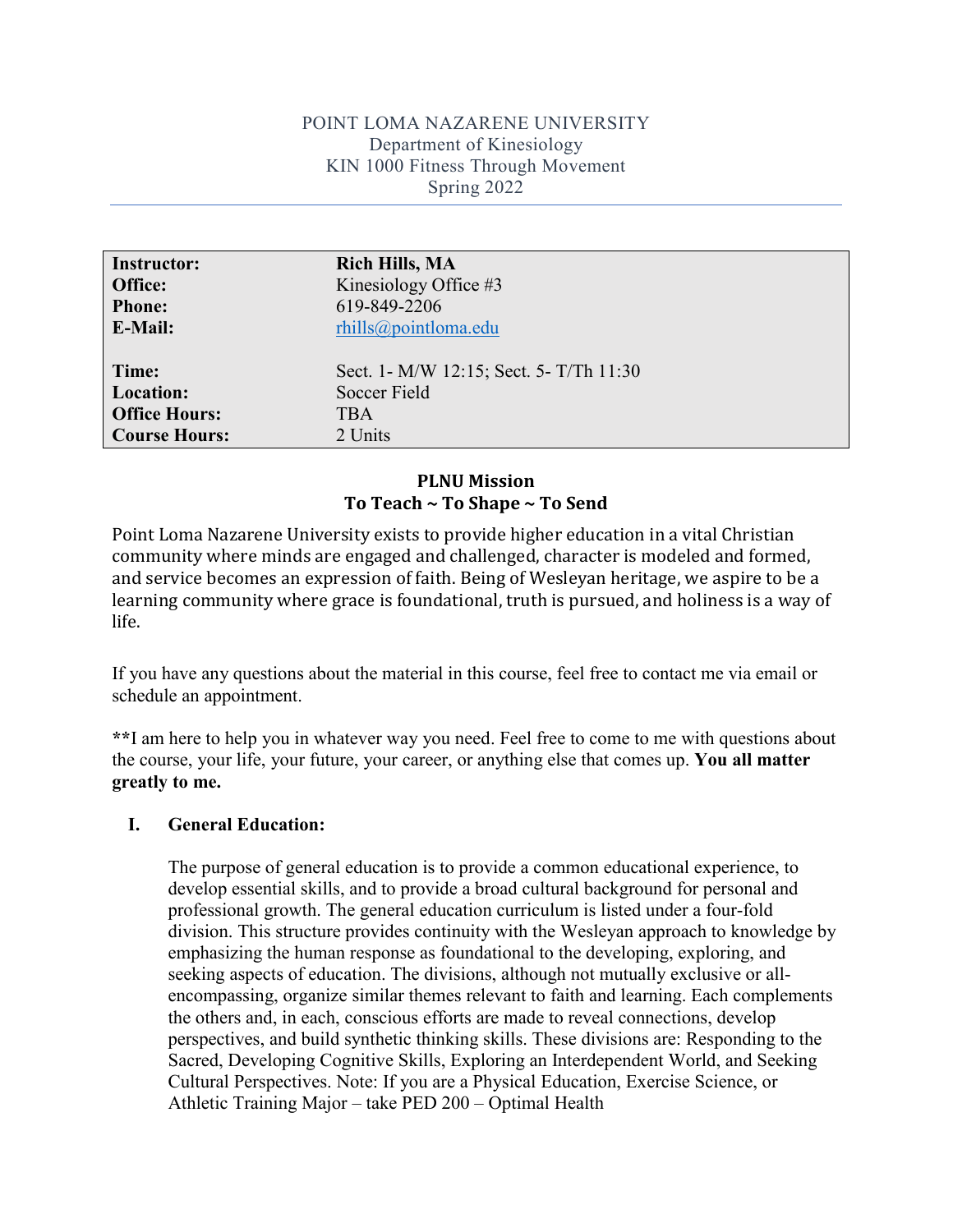# **II. Catalog Description:**

Development of personal fitness through assessment, theory, and practice; introduces principles of conditioning, nutrition, and stress management leading to a lifetime of fitness and desirable health practices.

**III. Student Objectives and Learning Outcomes:** The primary objective of this course is to acquaint students with knowledge and activities to make wise decisions about a lifetime of health and fitness.

# **After completion of this course students will be able to:**

- 1. Assess current personal lifestyle and develop a plan for optimal lifelong wellness.
- 2. Identify and explain how the health related components of physical fitness contribute to general health and wellness and apply to various exercise activities.
- 3. Identify potential risks as well as the benefits associated with exercise.
- 4. Demonstrate practical techniques for assessing one's own fitness status.
- 5. Participate in a variety of correctly performed individual and team activities designed to improve physical fitness levels.
- 6. Explain how nutrition relates to health and wellness, and describe components of healthy nutritional habits, access and analyze eating habits, and design and apply a personal nutritional program based on sound nutrition.

# **General Education Learning Outcome 2a:**

Students will develop an understanding of self that fosters personal well-being. [\(Questionnaire\)](https://goo.gl/forms/Wm3vuhIFKUrJzTPr1)

## **IV. Required Materials**

- 1. **Textbook:** Get Fit, Stay Fit (7<sup>th</sup> ed.) by William Prentice.
- **V. Course Requirements**: PED 100 is a 2 unit lab class. This is an **ACTIVITY CLASS**, so you must be dressed down each day unless otherwise stated. The expectation for this class is two hours per week in class and two hours per week outside of class.

## 1. Knowledge (246 pts.)

- a. Online Chapter Quizzes  $(100 \text{ pts.} 10 \text{ pts.})$
- b. Nutrition Analysis Paper (25 pts) (\*see website address below for instructions)
- c. Initial Fitness Assessment Paper (25 pts)
- d. Activity Logs  $(25 \text{ pts} 5 \text{ pts} \text{ ea.})$
- e. Final Assessment Paper (25 pts)
- f. Online Quizzes  $(30 \text{ pts.} 5 \text{ pts.})$
- g. Wellness Survey (10 pts)
- h. Karvonen Formula and Exercise Consent Form (6 pts)

\*Nutrition Analysis Website: www.myfitnesspal.com You will need to register and follow prompts to assess your food intake.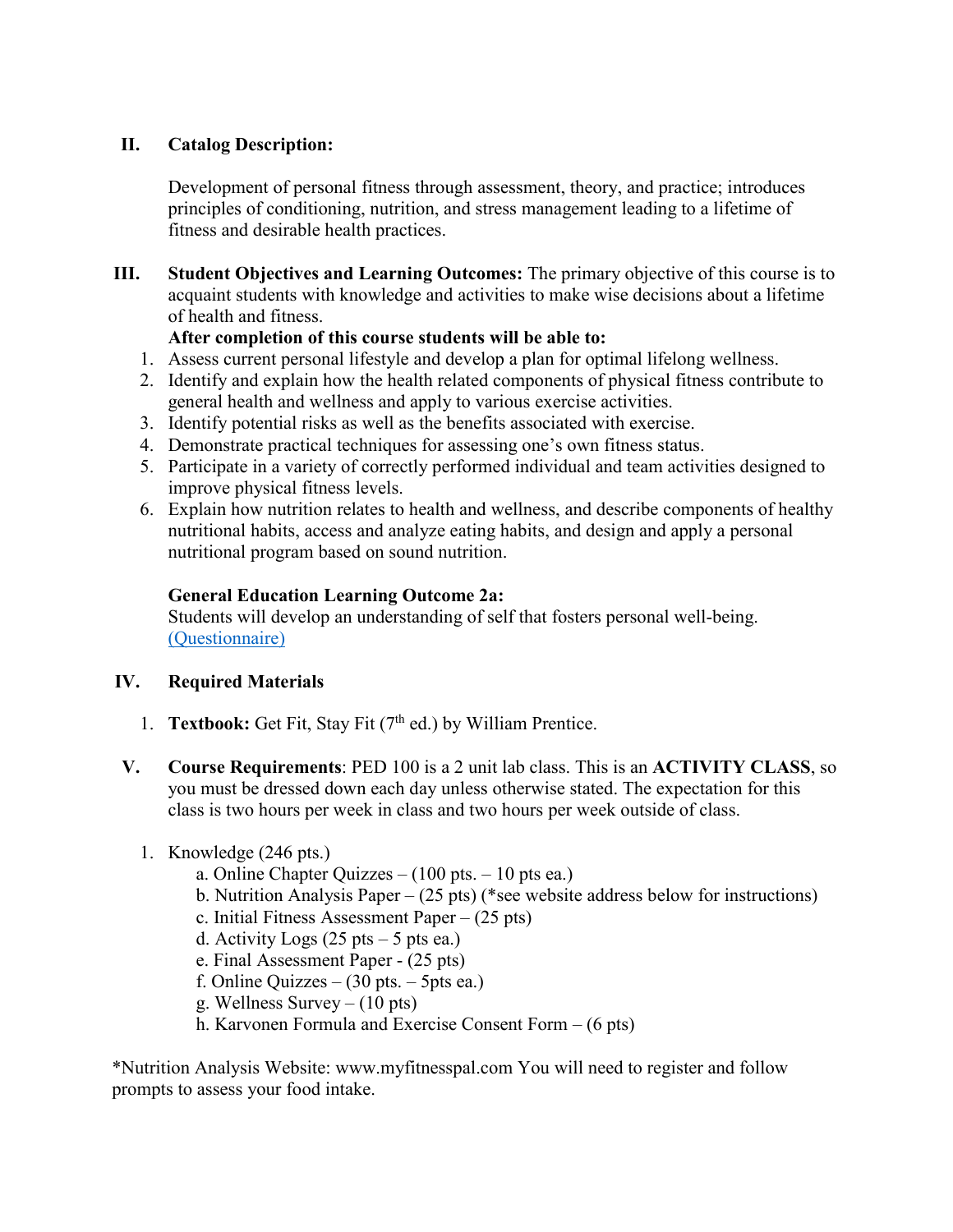2. Attendance & Participation (200pts.)

a. Attendance (150 pts. 5 pts a day) Roll is taken every day. You will lose points for not attending class. You cannot receive attendance points if you don't attend. See "University Policy" website below.

b. Participation/Attitude & Effort (50 pts): Come to class dressed to workout. Change at home or in the provided locker rooms. Do not dress in the restrooms. Wear athletic clothing and closed toed shoes. Points will be deducted for not dressing in appropriate clothing, lack of participation, and also for tardiness.

3 H's: Here, Happy, Hustle. Be here, be happy & hustle!

#### **VI. Course Grading:**

**Total 446 pts**

| Grade          |
|----------------|
|                |
| $A = 93 - 100$ |
| $A = 92-90$    |
| $B+=87-89$     |
| R=83-86        |
| $B = 80 - 82$  |
| C+=77-79       |
| $C = 73 - 76$  |
| $C = 70 - 72$  |
| $D+=67-69$     |
| D=63-66        |
| D-=60-62       |
| $F = 0 - 59$   |

#### **VII. Course Guidelines**

- 1. **Attendance:** Students are required to attend class every class period unless they notify the professor in advance. Excused absences for emergencies are accepted with notification ASAP. Role will be taken each class. Students missing more than 6 classes may be de-enrolled from the class. Regular and punctual attendance at all classes is considered essential to optimum academic achievement. If the student is absent from more than 10 percent of class meetings, the faculty member has the option of filing a written report which may result in de-enrollment. If the absences exceed 20 percent, the student may be de-enrolled without notice. If the date of de-enrollment is past the last date to withdraw from a class, the student will be assigned a grade of W or WF consistent with university policy in the grading section of the catalog. See [Academic Policies](http://www.pointloma.edu/experience/academics/catalogs/undergraduate-catalog/point-loma-education/academic-policies) in the (undergrad/graduate as appropriate) academic catalog.
- 2. **Late Work:** Assignments not turned in the day they are due will receive a 0 on that assignment.